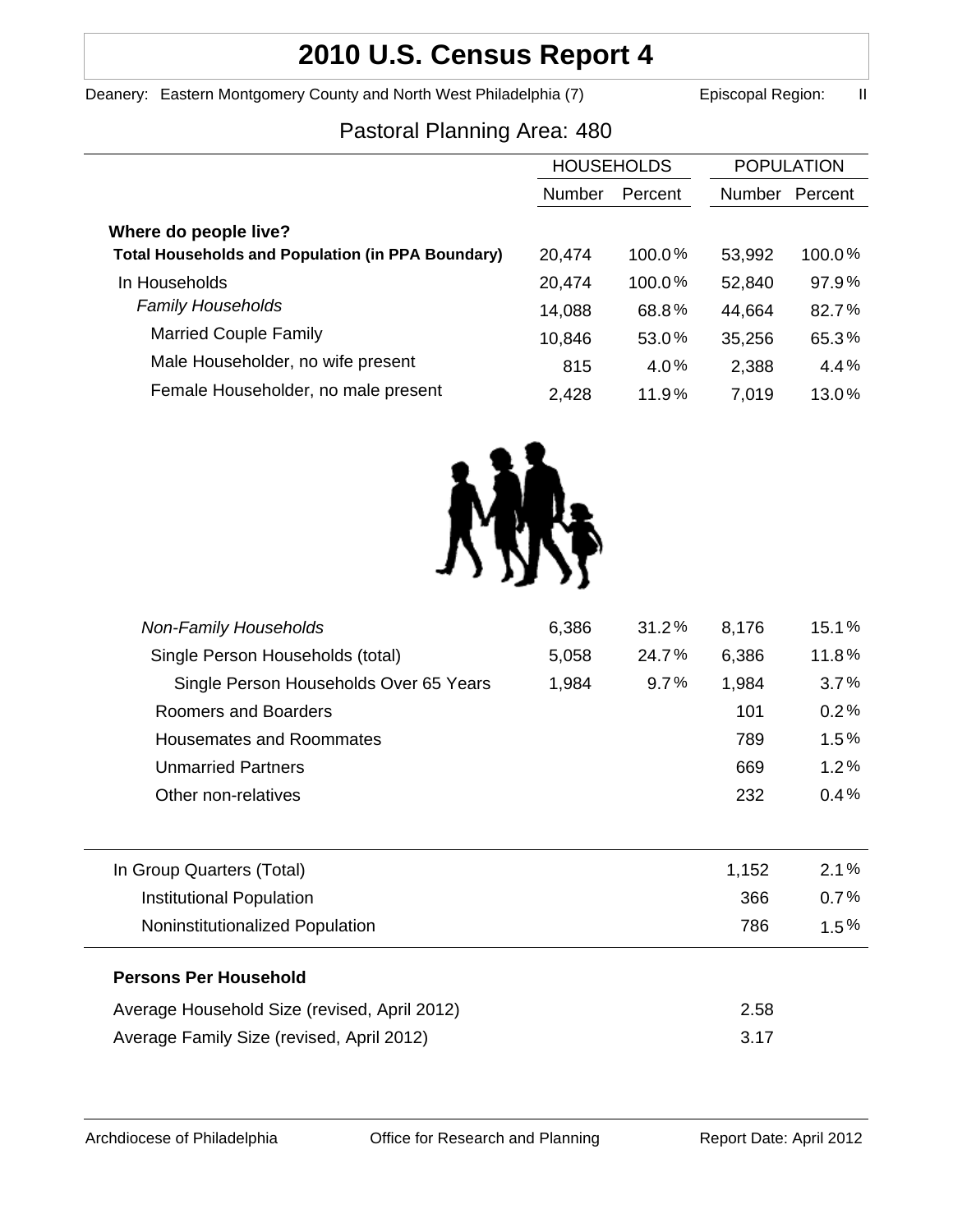# **2010 U.S. Census Report 4**

Deanery: Eastern Montgomery County and North West Philadelphia (7) Episcopal Region: II

# Pastoral Planning Area: 480

|                                                   | <b>POPULATION</b> |         |
|---------------------------------------------------|-------------------|---------|
| <b>CHILDREN - UNDER AGE 18</b>                    | Number            | Percent |
| Total Children - Under Age 18 (in PPA Boundary)   | 12,242            | 100.0%  |
| In Households                                     | 12,236            | 99.9%   |
| Householder or spouse is under 18                 | $\overline{2}$    | 0.0%    |
| With Related:                                     |                   |         |
| Married-Couple Family                             | 8,936             | 73.0%   |
| Male Householder, No Wife Present                 | 513               | 4.2%    |
| Female Householder, No Husband Present            | 1,716             | 14.0%   |
| <b>Other Related Householder</b>                  | 171               | 6.3%    |
| <b>With Non-Relatives</b>                         | 132               | 1.1%    |
| <b>Grandparent Householder</b>                    | 766               | 6.3%    |
| In Group Quarters                                 | $\overline{7}$    | 0.1%    |
| Institutionalized population                      | $\overline{7}$    | 0.1%    |
| Noninstitutionalized population                   | 0                 | $0.0\%$ |
| <b>ADULTS - AGE 65 AND OLDER</b>                  |                   |         |
| Total Adults - Age 65 and Older (in PPA Boundary) | 7,656             | 100.0%  |
| In Households                                     | 7,317             | 95.6%   |
| Family Households:                                | 5,114             | 66.8%   |
| Is Householder or Spouse                          | 4,498             | 58.8%   |
| With Other Relative Householder                   | 126               | 1.6%    |
| With Non-Related Householder                      | 25                | 0.3%    |
| is Parent                                         | 340               | 4.4%    |
| is Parent-in-Law                                  | 125               | 1.6%    |
| In Non-family Households:                         | 2,203             | 28.8%   |
| Male Living Alone                                 | 547               | 7.1%    |
| Male not Living Alone                             | 54                | $0.7\%$ |
| Female Living Alone                               | 1,437             | 18.8%   |
| Female not Living Alone                           | 72                | 0.9%    |
| Other                                             | 93                | 1.2%    |
| In Group Quarters                                 | 339               | 4.4%    |
| Institutionalized population                      | 300               | 3.9%    |
| Noninstitutionalized population                   | 38                | 0.5%    |
| Housing Units in the Pastoral Planning Area       |                   |         |
| <b>Total Housing Units</b>                        | 21,383            | 100.0%  |
| Occupied                                          | 20,474            | 95.7%   |
| Owner-Occupied                                    | 15,313            | 71.6%   |
| Renter-Occupied                                   | 5,161             | 24.1%   |
| Vacant                                            | 909               | 4.3%    |

Archdiocese of Philadelphia **Office for Research and Planning** Report Date: March 2012